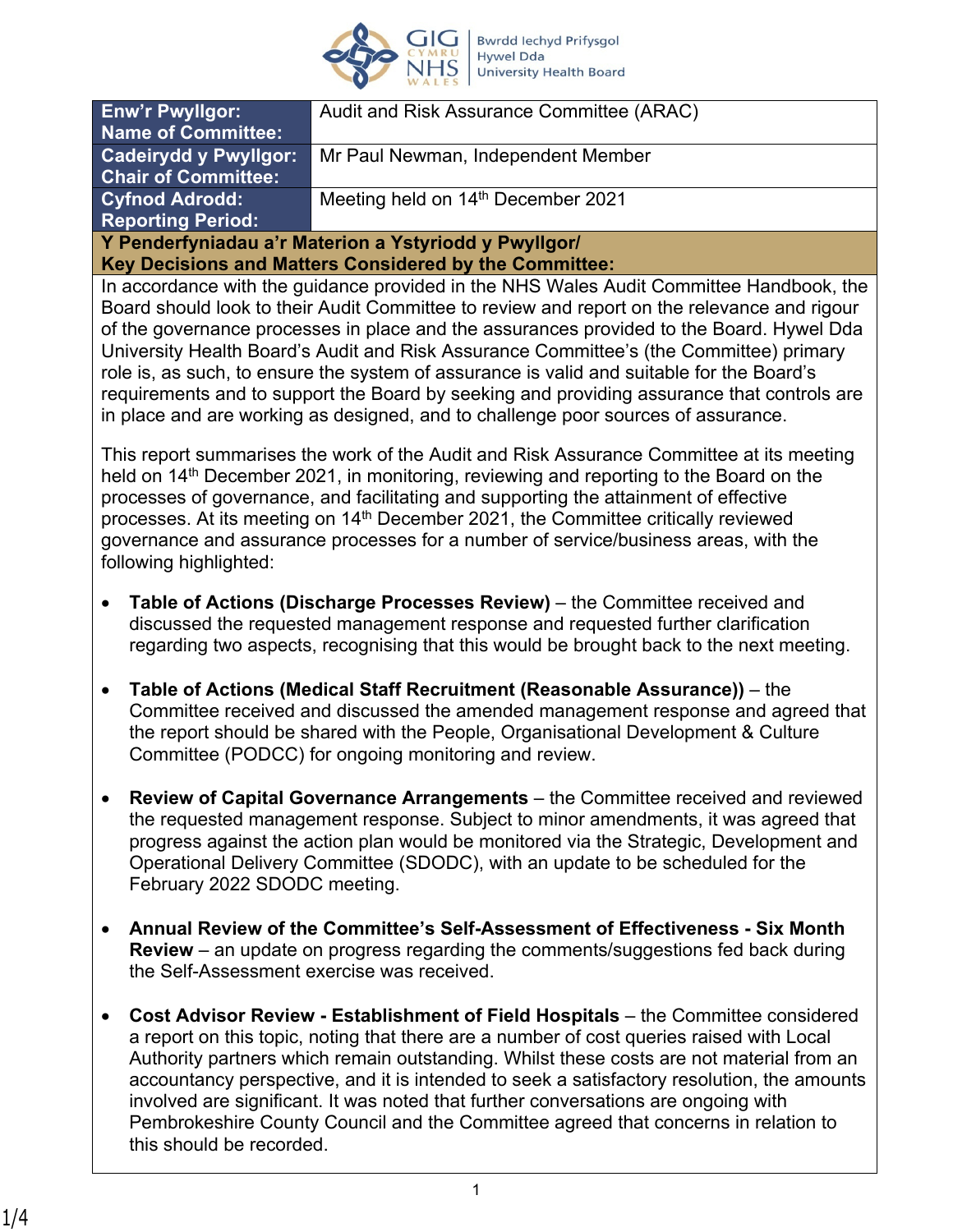- **Financial Assurance Report** the Committee received the Financial Assurance report, noting information regarding the Enhanced Pay Rates Agreement approved by Gold Command Group. There was a lack of clarity around the efficacy of HDdUHB's actions in attracting staff, although the challenges in assessing this were recognised. It was suggested that an evaluation process may be required. The requested changes to the Scheme of Delegation were approved, recognising these would need to be ratified by the Public Board. The Committee approved the losses and debtors write offs detailed within the report.
- **Audit Wales Update Report** an update was provided by Audit Wales on finance and performance audit work planned. It was requested that the Mental Health & Learning Disabilities Directorate is considered a priority in terms of the planned Operational Governance reviews.
- **Phase 1 Structured Assessment Operational Planning** an update against actions in the management response was received, with positive progress noted.
- **Audit Wales Review: Taking Care of the Carers? How NHS Bodies Supported Staff Wellbeing during the COVID-19 Pandemic** – the Committee received a report on this topic, together with a checklist tool for use within organisations and local management response. Staff wellbeing has also been considered during the Structured Assessment exercise and a positive impression of HDdUHB's work in this area noted. The report and its recognition of the importance of staff wellbeing was welcomed, and the HDdUHB Workforce and Wellbeing teams were thanked for their efforts.
- **Internal Audit Plan Progress Report** the Committee received an update on the Internal Audit Plan and approved the required adjustments to the plan.
- **Internal Audit** the Committee received the following Internal Audit reports:
	- o Deployment of Welsh Patient Administration System (WPAS) into Mental Health & Learning Disabilities (MHLD) (Limited Assurance)
	- o Therapies Directorate Governance Review (Reasonable Assurance)
	- o Financial Planning, Monitoring and Reporting (Reasonable Assurance)
	- o IT Back-Up Arrangements (Substantial Assurance)

The following IA reports were deferred to a future meeting:

- o Workforce Planning
- o Non-Clinical Temporary Staff/Agency Spend
- o TriTech
- o Quality & Safety Governance Framework
- o Corporate Governance
- o Performance Reporting and Monitoring
- o Commissioning
- o Records Management
- **Deployment of WPAS into MHLD (Limited Assurance)** during detailed discussion of this Internal Audit report, concerns were expressed regarding its findings and assurance rating. The Committee heard that the previous MHLD Patient Administration System had reached its 'end of life' and become fragile and the decision had been made to transfer to WPAS. The audit had identified slippage in implementation for various reasons, together with a number of other issues including: lack of an internal business case; failure to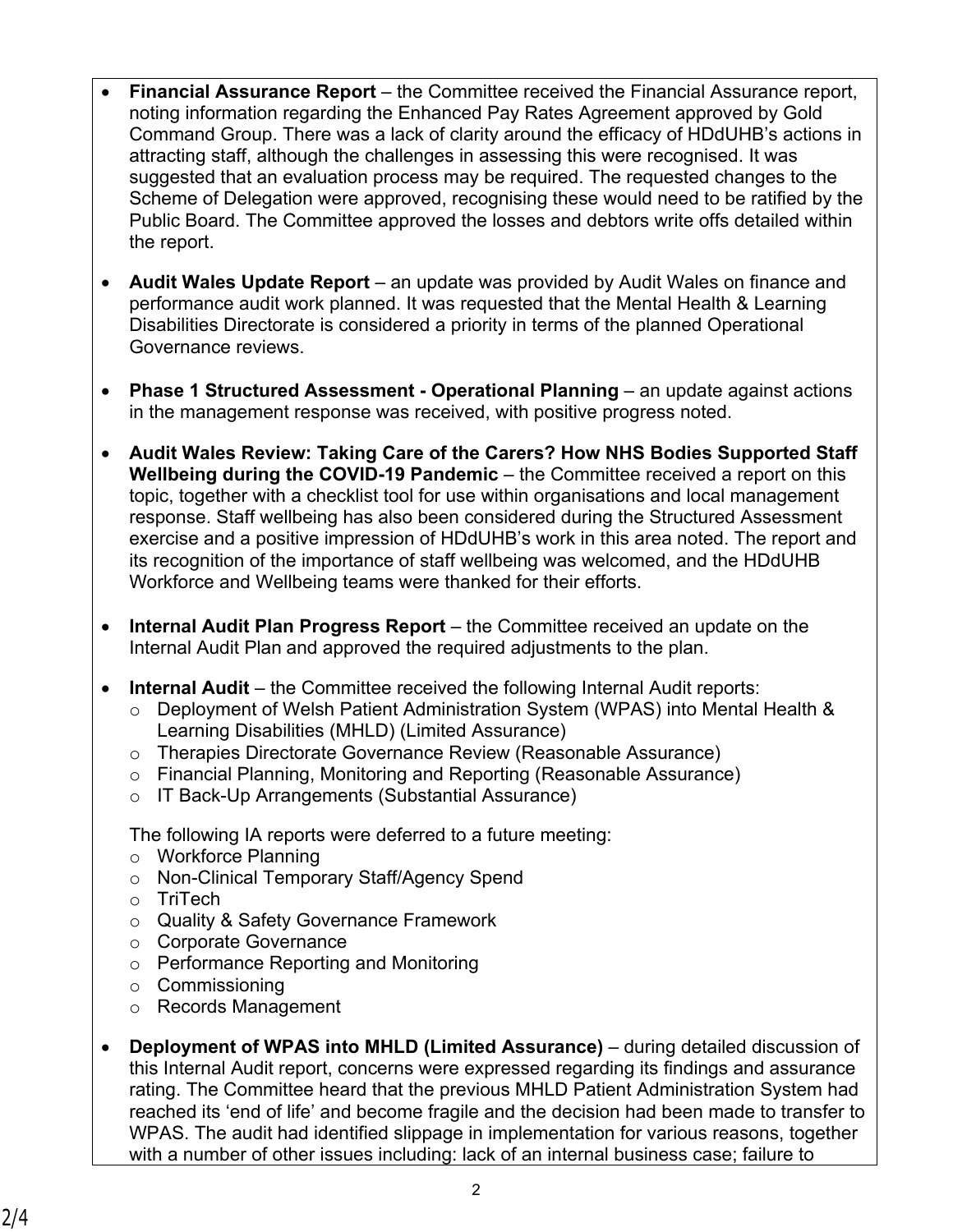update the Project Initiation Document (PID); risks not subjected to continued monitoring and review; incomplete gap analysis; project group not meeting regularly. These had been compounded by insufficient resource allocation and a failure to conduct a formal post-implementation review. Whilst recognising that WPAS is now operational within MHLD and assurances regarding commitment and 'ownership' within the Directorate, the Committee requested that various actions be undertaken prior to the next meeting, with the concerns being raised to the Board's attention.

- **Therapies Directorate Governance Review (Reasonable Assurance)** during discussion of this Internal Audit report, the Committee took implied assurance regarding actions to address its findings, noted that that the audit recommendations will be added to and monitored via the Audit Tracker, and that an update will be conducted prior to year-end to ensure that the recommendations have been embedded.
- **Financial Planning, Monitoring and Reporting (Reasonable Assurance)** following discussion of this Internal Audit report, it was agreed that (in addition to monitoring via the Audit Tracker) the report would be shared with and followed up by the Sustainable Resources Committee.
- **IT Back-Up Arrangements (Substantial Assurance)** during discussion of this Internal Audit report, the Committee noted that the UHB's back-up solution had recently been replaced and heard that the audit had identified numerous examples of good practice, modern processes and secure and safe procedures. The report was welcomed and the Digital team was congratulated for resolving this long-standing issue.
- **Audit Tracker** the UHB Central Tracker, which tracks progress against audits and inspections undertaken within the UHB, was presented. At the time of reporting, there were 93 reports currently open. 39 of these reports have recommendations that have exceeded their original completion date, which has decreased from the 49 reports previously reported in October 2021. There is an increase in recommendations where the original implementation date has passed from 86 to 101. The number of recommendations that have gone beyond six months of their original completion date has slightly reduced from 44 to 41 as reported in October 2021.
- **Planning Objectives Update** the Committee considered the three Planning Objectives assigned to ARAC, noting that the Board Secretary has written formally to the Chief Executive and Director of Strategic Development & Operational Planning to request that Planning Objective 3B is reconsidered/closed, on the basis that this represents 'business as usual'.
- **Counter Fraud Update** an update on counter fraud activity was received.
- **National Reports** the Committee received for information a number of national Internal Audit and Audit Wales reports, WHSSC Joint Committee/CTMUHB Audit & Risk Committee Assurance Report and HIW Update regarding Approach to Quality Checks and On-site Inspections.
- **Audit Committee Work Programme** the Committee received for information the ARAC work programme for 2021/22.